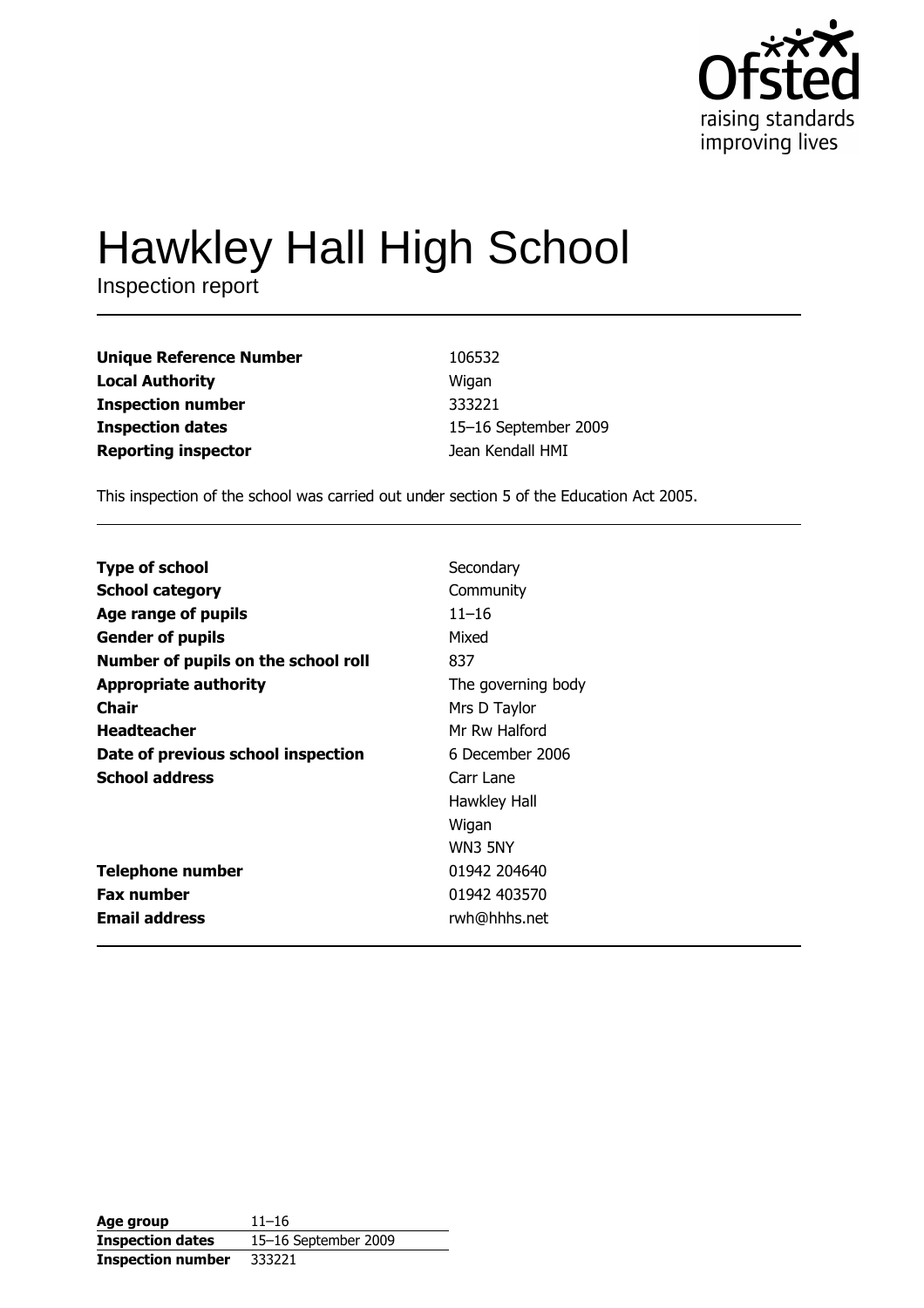The Office for Standards in Education, Children's Services and Skills (Ofsted) regulates and inspects to achieve excellence in the care of children and young people, and in education and skills for learners of all ages. It regulates and inspects childcare and children's social care, and inspects the Children and Family Court Advisory Support Service (Cafcass), schools, colleges, initial teacher training, work-based learning and skills training, adult and community learning, and education and training in prisons and other secure establishments. It rates council children's services, and inspects services for looked after children, safequarding and child protection.

Further copies of this report are obtainable from the school. Under the Education Act 2005, the school must provide a copy of this report free of charge to certain categories of people. A charge not exceeding the full cost of reproduction may be made for any other copies supplied.

If you would like a copy of this document in a different format, such as large print or Braille, please telephone 08456 404045, or email enquiries@ofsted.gov.uk.

You may copy all or parts of this document for non-commercial educational purposes, as long as you give details of the source and date of publication and do not alter the documentation in any way.

Royal Exchange Buildings St Ann's Square Manchester M2 7LA T: 08456 404045 Textphone: 0161 618 8524 E: enquiries@ofsted.gov.uk W: www.ofsted.gov.uk © Crown copyright 2009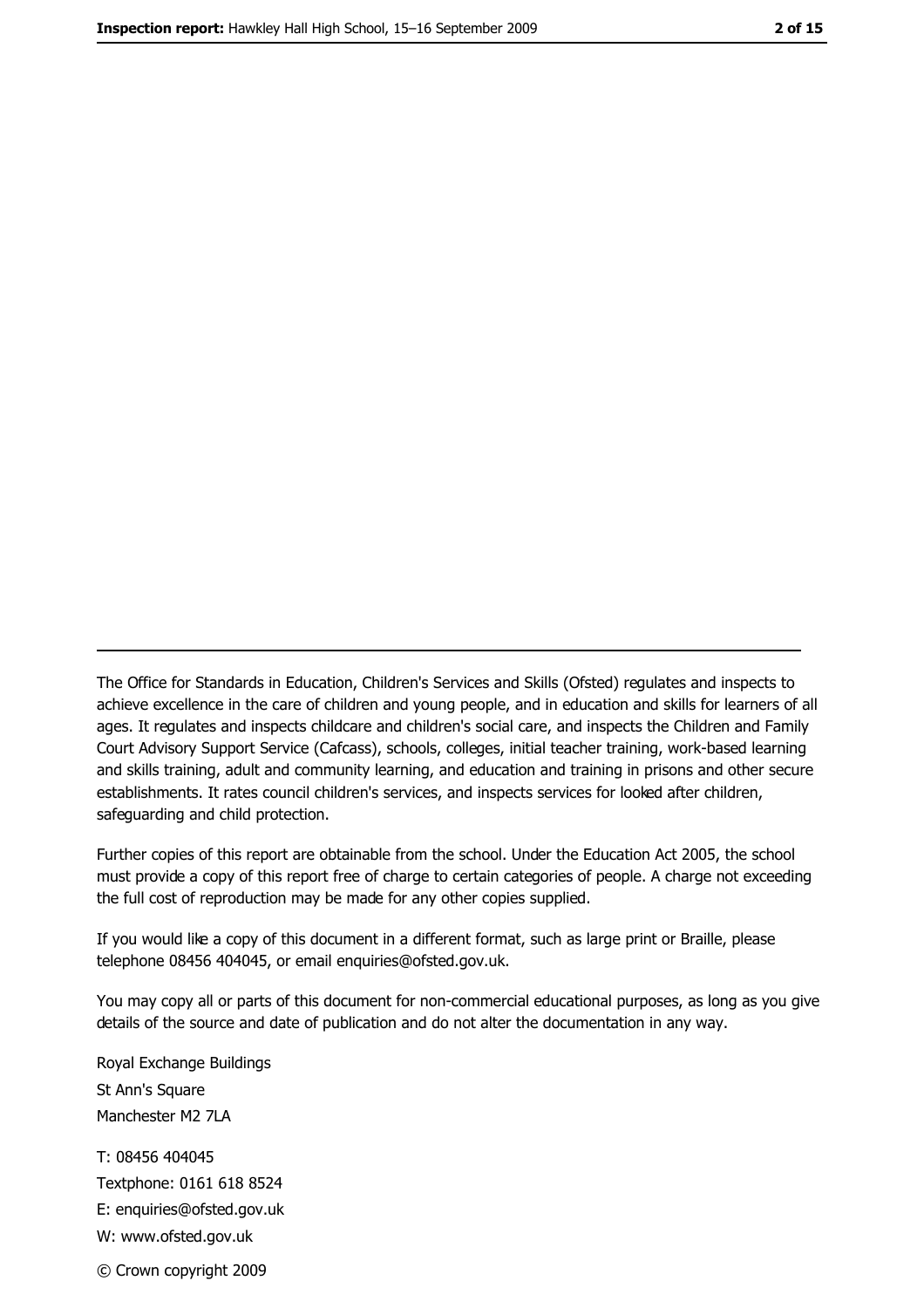# **Introduction**

This inspection was carried out by two of Her Majesty's Inspectors and three additional inspectors. The inspectors visited 39 lessons and made further visits to classrooms to sample provision for students with special educational needs and/or disabilities. They held meetings with governors, staff and groups of students. They observed the school's work, and looked at documentation including the school's self-evaluation, development plans, faculty action plans, and internal and external monitoring. Inspectors also took account of the 433 questionnaire returns from parents, 56 returns from staff and 157 returns from students.

the extent to which students of all ability make progress and enjoy their learning students' personal development and well-being and how well the school cares, quides and supports them

how well students apply key skills across subjects

how well assessment is used to ensure that teaching is well matched to individual students' learning needs

how effectively leaders and governors drive and secure improvement and promote equal opportunities in all aspects of the school's work

the impact of the school's specialist status on students' experiences and outcomes.

# **Information about the school**

The school is slightly smaller than average and serves an area of mixed housing. The majority of students are White British. The school achieved specialist engineering college status in September 2004. It works in collaboration with four local high schools and together they have formed a skills centre delivering construction and engineering skills for 14–16-year-old students from each school. The school has recently developed a resourced provision with 15 places for students with autistic spectrum disorders. The proportion of students with special educational needs and/or disabilities is above average.

Hawkley Hall High School has gained a number of external awards since the last inspection, including Artsmark, Sportsmark, Healthy Schools Award, Basic Skills Quality Mark, Continuous Professional Development Quality Mark and Inclusion Quality Mark.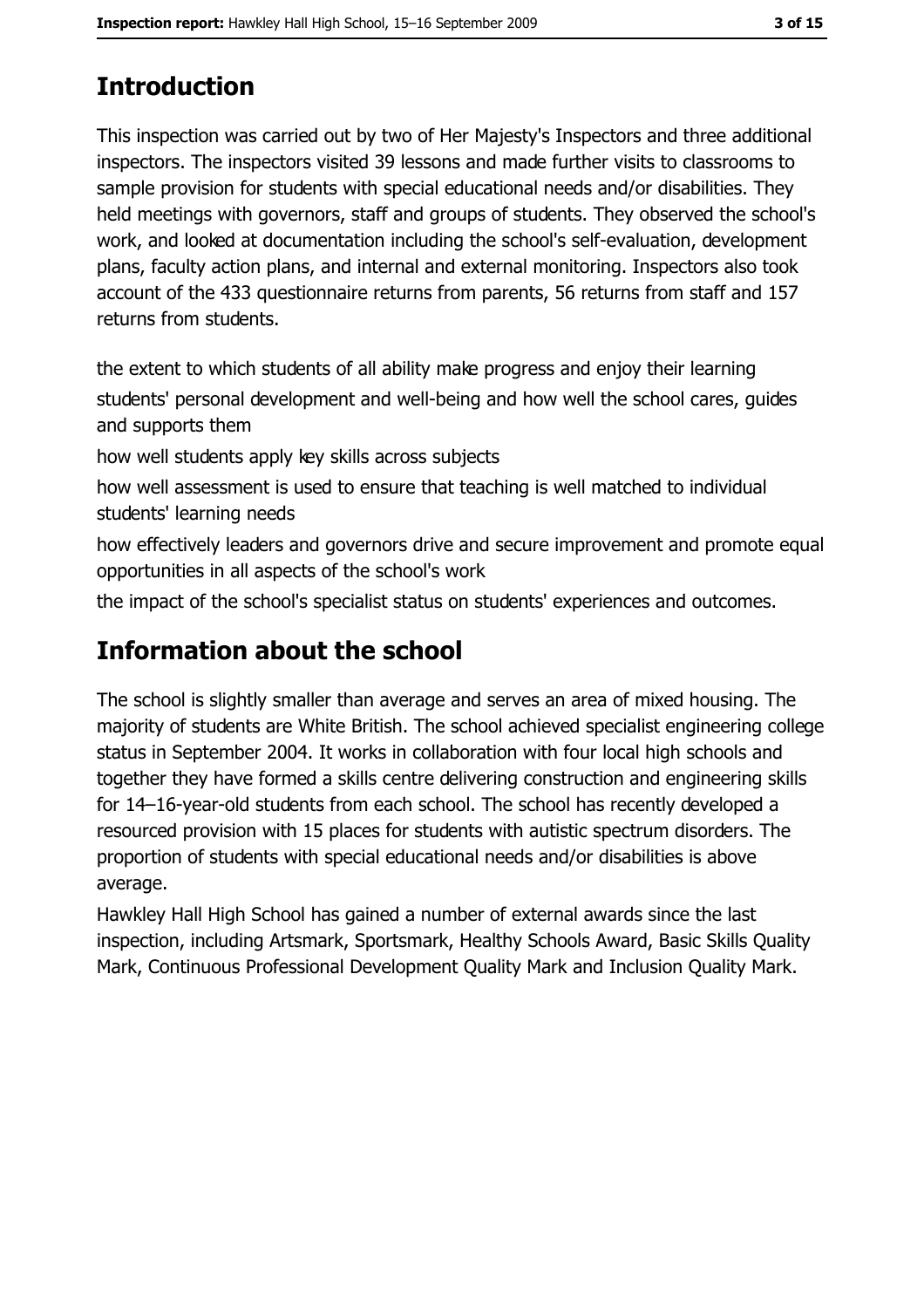# **Inspection judgements**

# Overall effectiveness: how good is the school?

## The school's capacity for sustained improvement

# **Main findings**

Hawkley Hall High is an outstanding school providing an excellent quality of education and care for its students. Under the inspirational leadership of the headteacher and productive teamwork of all staff, all aspects of provision have greatly improved since the last inspection. Students' outcomes have improved as a consequence and key aspects are outstanding. Central to the school's success is a strong moral purpose, shared by all, to ensure that all students succeed and achieve to the best of their ability both academically and personally. This is exemplified not only in the way adults support students but also in the way students encourage and care for each other. The Hawkley Way', which has mutual respect, tolerance and acceptance at its heart, is proudly upheld by all at the school. A comment from one student: 'Teachers go the extra mile to make sure everyone's needs are met. The school is like a big community  $-$  we all help each other,' typifies the views of many.

Teaching is mostly good with some outstanding lessons and a minority that are satisfactory. In all lessons teachers use assessment very effectively to support learning and meet the needs of different groups and individuals. Those with special educational needs and/or disabilities are very effectively supported and make excellent progress in their learning. The outstanding curriculum has been skilfully revised to develop students' individual interests and aptitudes and promote key skills for learning. The personalised approach means that all can achieve highly. The success of the curriculum and the impact of good teaching and outstanding quality of care, guidance and support are seen in students' outstanding progress and success in examinations across the ability range. The proportion of students attaining five or more  $A^*$  to C grades at GCSE, including English and mathematics, has significantly improved and is well above the national average. These high standards are being sustained across the school in all subjects. The quality of provision is greatly enhanced by the school's specialist engineering status. Funding has been used imaginatively to enhance students' experiences and develop their key skills across all aspects of school life.

The impact is seen also in students' excellent personal development and attitudes to learning. Their behaviour during the inspection was exemplary both in lessons and around the school. They are keen to take on responsibility and make an excellent contribution to the running of the school. Parents' and students' questionnaire returns confirm that students feel safe and that bullying and racist incidents are extremely rare. Students' spiritual, moral and social development is outstanding. They have a well-developed sense of human rights and respect for others and excellent relationships with each other and staff. Opportunities for them to engage with people from diverse ethnic and religious backgrounds and to contribute to the wider community are limited

| ۰ |  |
|---|--|
|   |  |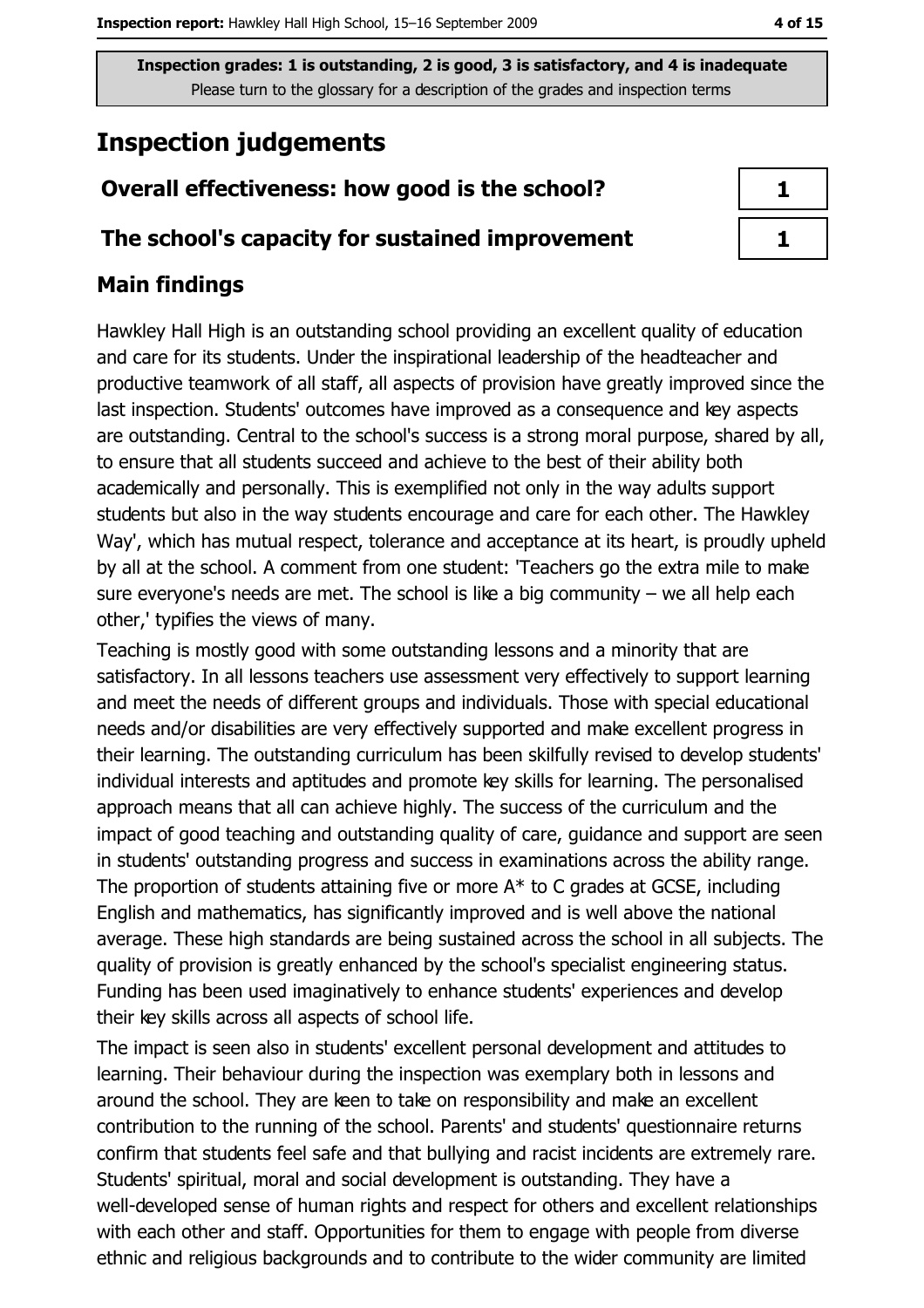and are identified as areas for improvement.

The success of the school is underpinned by the outstanding leadership of the headteacher and senior leadership team. Their inspirational vision and drive to secure success for every student is shared by all staff. The 'can do' culture motivates students and staff alike to seek success and bring about further improvements. It is well supported by the strong leadership and drive from faculty leaders. This is evident in the shared ambition to ensure that teaching continues to capture students' imagination and enthusiasm for learning and to continue to drive standards up. The school has outstanding capacity for sustained improvement supported by excellent performance management processes and supportive staff development. The school deploys its resources imaginatively and highly effectively, giving excellent value for money.

# What does the school need to do to improve further?

- Ensure that all teaching is at the standard of the very best in school by sharing the  $\blacksquare$ best practice between teachers, for example through the planned action research groups.
- Help students to develop their understanding of diversity and strengthen the  $\blacksquare$ school's impact in the wider community by:
	- seeking opportunities for students to interact with others from diverse backgrounds
	- seeking opportunities for students and teachers to contribute to the wider community
	- establishing links with other schools to share and develop best practice.

## **Outcomes for individuals and groups of pupils**

Students are highly motivated to succeed and thoroughly enjoy their learning across the full range of subjects. They show immense concentration and perseverance when faced with challenging tasks. They listen carefully to each other's comments and opinions and in the most effective lessons they show that they are able to apply their knowledge with excellent levels of independence to challenge each other. Their exceptional attitude to learning helps them to make excellent progress from their broadly average starting points. This is the case for students of all abilities and with diverse learning needs. Support structures are very well matched to the needs of vulnerable students and those with special educational needs and/or disabilities, enabling these groups to make outstanding progress.

Students' attainment in examinations has improved significantly in the last three years. Attainment in GCSE was well above national averages in 2008, and a higher than average proportion attained A\*to C grades in the school's specialist subjects of science and mathematics. The proportion of students gaining five or more GCSE A\* to C grades, including English and mathematics, was also well above average. These high standards have been sustained, and bettered in some aspects, in 2009. School data and lesson

 $\mathbf{1}$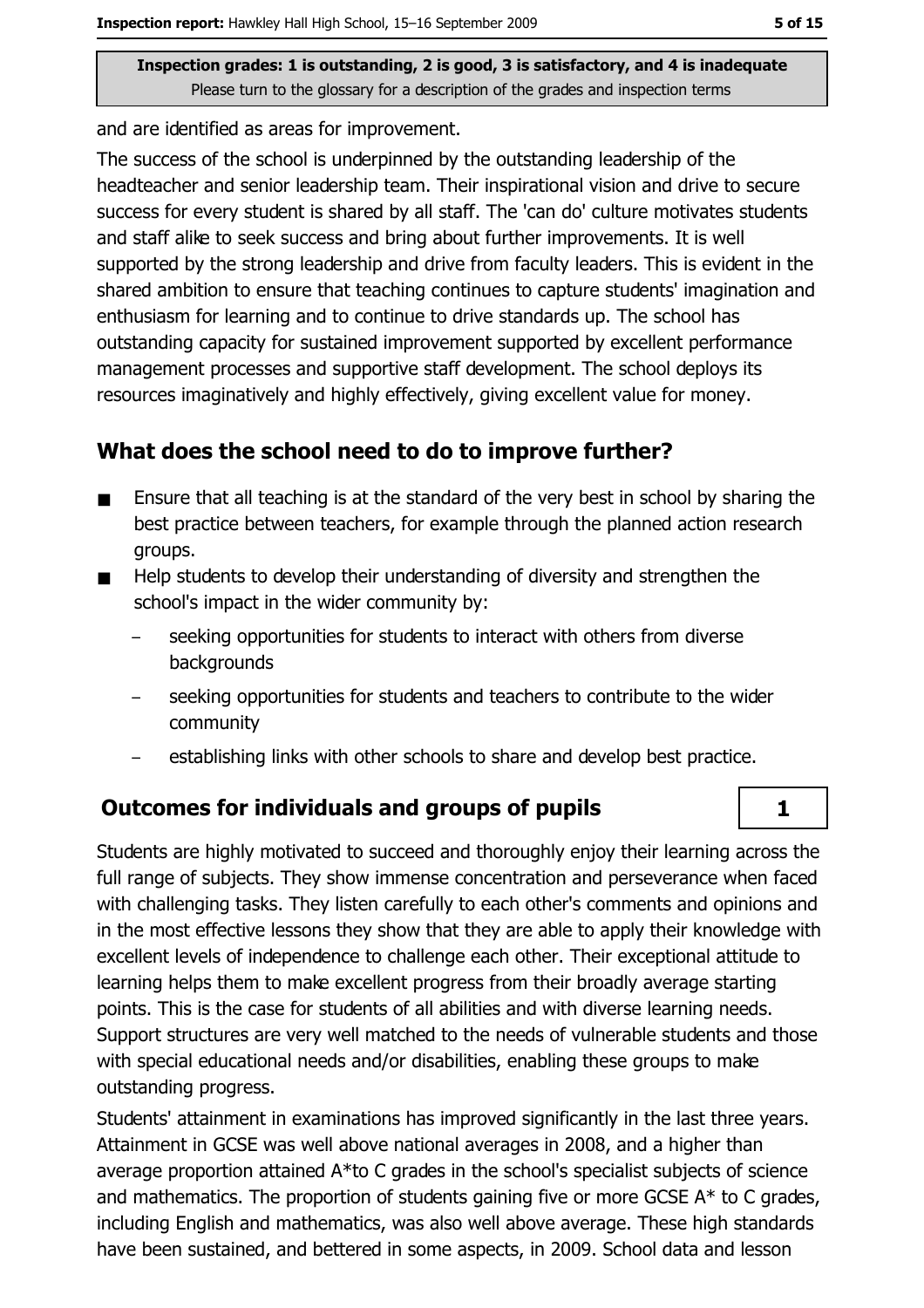observations confirm that students are continuing to make good and often outstanding progress to attain high standards across the whole school.

Students were proud to tell inspectors about the community spirit and supportive ethos of their school. They play a big part in this and make an outstanding contribution to their school. They arrive punctually and attendance is above average for all year groups. They appreciate the very positive relationships they enjoy with adults and each other and feel confident that they can seek support should they need it. There have been no permanent exclusions in the last three years and the number of fixed-term exclusions is reducing. Students have good awareness of cultural diversity but they have had limited opportunities to engage with others from different ethnic and religious backgrounds. They have a good understanding of how to keep healthy and enjoy the range of physical activities the school offers. While they understand the benefits of a healthy diet, many are honest enough to say that they have not fully adopted healthy eating into their lifestyles. Students' acquire a good range of skills and personal qualities to help them in their further education and careers. Almost all progress to further education or training.

These are the grades for pupils' outcomes

| Pupils' achievement and the extent to which they enjoy their learning                                                     |              |
|---------------------------------------------------------------------------------------------------------------------------|--------------|
| Taking into account:<br>Pupils' attainment <sup>1</sup>                                                                   |              |
| The quality of pupils' learning and their progress                                                                        | 1            |
| The quality of learning for pupils with special educational needs and/or<br>disabilities and their progress               | 1            |
| The extent to which pupils feel safe                                                                                      |              |
| <b>Pupils' behaviour</b>                                                                                                  |              |
| The extent to which pupils adopt healthy lifestyles                                                                       |              |
| The extent to which pupils contribute to the school and wider community                                                   |              |
| The extent to which pupils develop workplace and other skills that will<br>contribute to their future economic well-being | $\mathbf{2}$ |
| Taking into account:<br>Pupils' attendance <sup>1</sup>                                                                   |              |
| The extent of pupils' spiritual, moral, social and cultural development                                                   |              |

## How effective is the provision?

The grades for attainment and attendance are: 1 is high; 2 is above average; 3 is broadly average; and 4 is low.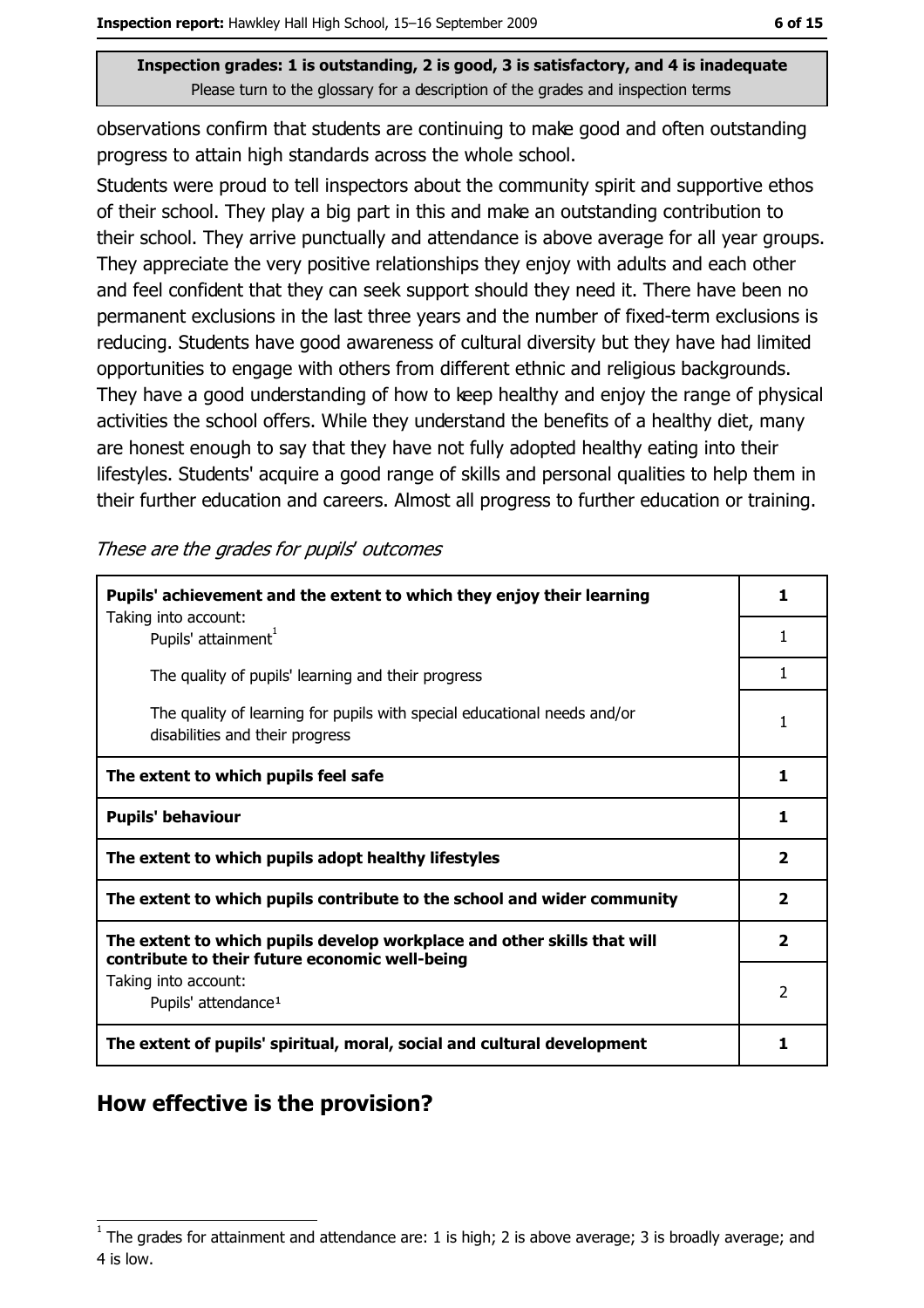Staff have shown exceptional drive and commitment to improve all aspects of provision since the last inspection. All teachers have very good knowledge of their subject and include a good range of enjoyable and motivating teaching strategies. Relationships are supportive and constructive, giving the students confidence to seek extra help when they need it and to persevere with demanding tasks. In the best lessons teachers inspire students with excellent questioning and well-planned activities that challenge students' thinking. Students respond to the teachers' joy of the subject and all students make excellent progress because tasks are well matched to their learning needs. In the minority of less effective lessons, students have less time to explore and develop their own learning and ideas because the lessons are more dominated by activity carried out by the teacher and tasks are not as well matched to students' individual needs.

The development of assessment to support learning has been a whole-school focus and is a strength in the majority of lessons. Students feel confident in asking for help because relationships are constructive and teachers encourage open dialogue. Consequently, students have a good understanding of ways in which they can improve their work and feel well supported to do so. Assessment is also used very effectively at whole-school level to monitor students' progress and ensure that any student who is not making the expected progress is given appropriate support. This involves regular review by faculty leaders and senior leaders of each student's progress across all subjects.

The curriculum has been exceptionally well developed to meet the interests and needs of all groups of students. There is a clear and effective emphasis on ensuring that students acquire basic skills in literacy, numeracy, and information and communication technology. At Key Stage 3 an increased emphasis on promoting students' thinking skills and skills for learning across the curriculum is helping students engage with and take responsibility for their learning. These aspects are strongly promoted through the school's engineering specialism, and further school-wide engineering-related activities ensure a positive impact of specialist status.

A very wide range of academic, vocational and alternative courses at Key Stage 4 mean that students can follow and develop their individual interests and aptitudes. Courses are offered at a variety of levels providing increased opportunities for accreditation for students of all abilities. Programmes for students with special educational needs and/or disabilities are tailored exceptionally well to meet their individual needs across the whole school. Higher-attaining students are increasingly able to extend their learning through fast track options and AS-level provision. The school's innovative approach to curriculum development is evident in the off-site skills centre that has been set up in conjunction with other local secondary schools. Here students can learn construction skills and have access to a range of work-related learning.

Alongside academic and vocational courses, the comprehensive programme of personal development promotes students' knowledge and understanding of wider issues and excellent extra-curricular and enrichment activities provide them with a range of beneficial experiences.

Teachers' and other adults' commitment to ensuring that students experience academic and personal success is at the heart of the school. Strenuous efforts are made to ensure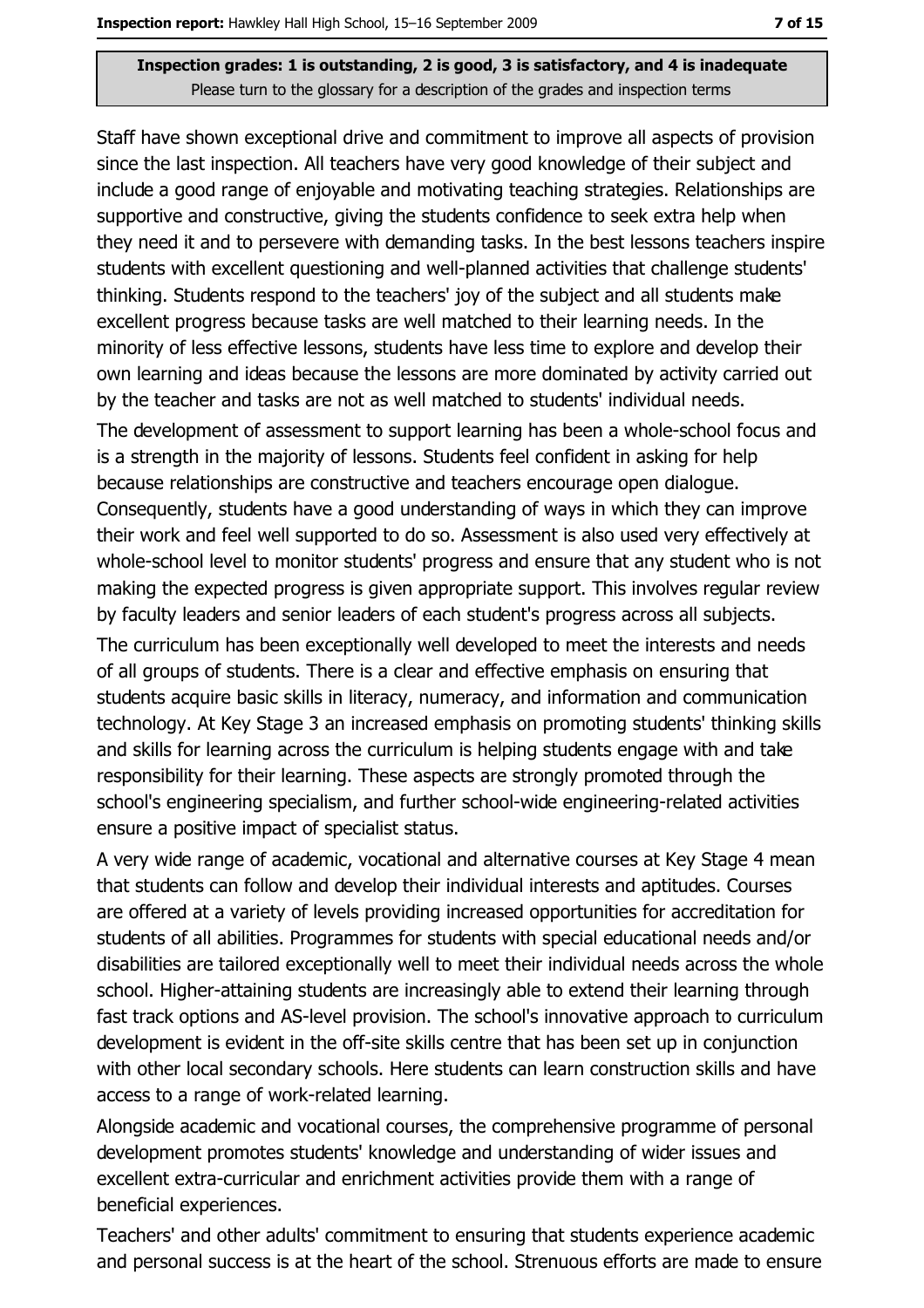that students are happy, secure and well cared for and that any barriers to success are removed. There are comprehensive and effective arrangements for pastoral care for all students. A very extensive range of more specialised support and advice from both school staff and external agencies serves students with additional learning and personal needs exceptionally well. Specifically targeted quidance is provided at key points of transition. Year 7 students have been made to feel welcome and become comfortable with school expectations and routines very quickly. Older students receive individual guidance on courses in Key Stage 4 and on post-school options.

#### These are the grades for the quality of provision

| The quality of teaching                                                                                    |  |
|------------------------------------------------------------------------------------------------------------|--|
| Taking into account:<br>The use of assessment to support learning                                          |  |
| The extent to which the curriculum meets pupils' needs, including, where<br>relevant, through partnerships |  |
| The effectiveness of care, guidance and support                                                            |  |

## How effective are leadership and management?

The headteacher, the senior leadership team and governors drive a powerful vision for the school focused on nurturing all students' academic and personal growth. Governors have high aspirations for students. The commitment of staff and their strong drive for improvement are evident in all aspects of their work. They have enthusiastically embraced change and share school leaders' high ambitions. As a result, the quality of provision has significantly improved since the last inspection.

Very effective systems for monitoring performance enable school leaders to identify where improvement is needed and they act quickly to tackle weaknesses and provide additional support. Teachers view the regular faculty reviews as supportive and constructive. Middle leadership is strong and faculty leaders set high targets which are wholly supported by teachers. An excellent programme of continuous professional development enables staff to develop their own skills and to lead initiatives, for example through the action research groups. The strong teamwork and shared sense of purpose is evident through teachers' enthusiasm about the 'engineering weekends'. During these weekends teachers lead sessions in various aspects such as social and emotional learning, group discussion skills and qualities of outstanding lessons.

Safeguarding procedures are good. Appropriate checks are carried out on all staff and visitors to the school and all staff and nominated governors receive regular training to update them on safeguarding and child protection procedures. Thorough risk assessments are carried out on students' activities and the school takes care to identify and support students who may be at risk. The school works very effectively with other agencies to support the most vulnerable and promote students' well-being. The school-based police officer is a popular addition to the school's staff and helps students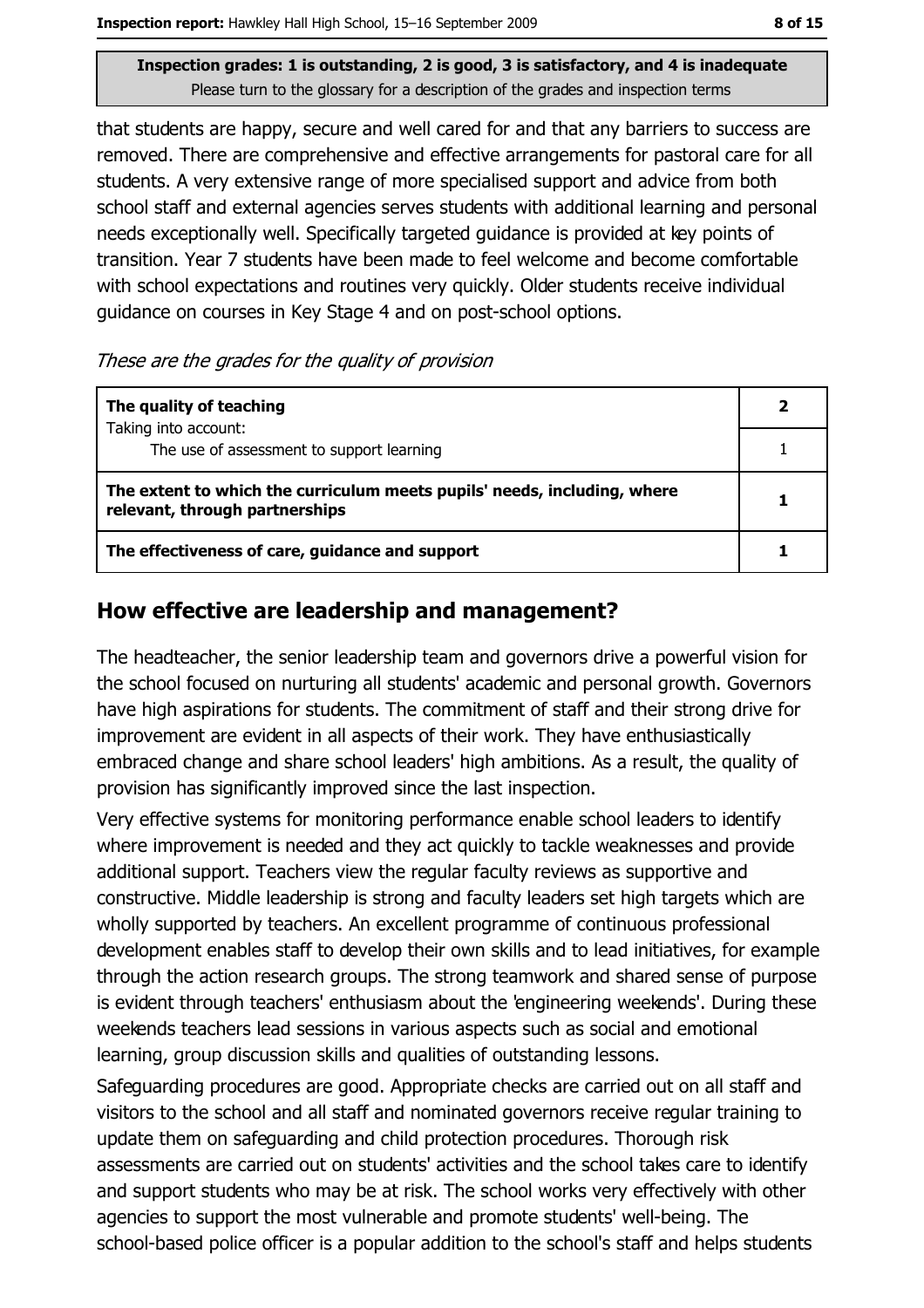feel safe. Partnerships with primary schools are extremely effective in supporting students at points of transition and collaborative work with local secondary schools and businesses do much to enrich the curriculum.

The school has an excellent knowledge of its own community. Staff's detailed understanding of the needs of different groups and individuals helps to promote a cohesive environment in the school. Equal opportunity is the quiding principle underpinning the school's code of conduct, the Hawkley Way', which continuously promotes mutual respect, tolerance and acceptance. The close adherence to this by staff and students creates a climate that is truly inclusive. All students are highly valued as individuals and active measures to remove barriers to success are taken to very good effect.

| These are the grades for leadership and management |  |  |  |  |  |  |
|----------------------------------------------------|--|--|--|--|--|--|
|----------------------------------------------------|--|--|--|--|--|--|

| The effectiveness of leadership and management in embedding ambition and<br>driving improvement                                                                     |                         |
|---------------------------------------------------------------------------------------------------------------------------------------------------------------------|-------------------------|
| Taking into account:<br>The leadership and management of teaching and learning                                                                                      |                         |
| The effectiveness of the governing body in challenging and supporting the<br>school so that weaknesses are tackled decisively and statutory responsibilities<br>met | $\overline{\mathbf{2}}$ |
| The effectiveness of the school's engagement with parents and carers                                                                                                | $\overline{\mathbf{2}}$ |
| The effectiveness of partnerships in promoting learning and well-being                                                                                              | 1                       |
| The effectiveness with which the school promotes equality of opportunity and<br>tackles discrimination                                                              |                         |
| The effectiveness of safeguarding procedures                                                                                                                        | $\mathbf{z}$            |
| The effectiveness with which the school promotes community cohesion                                                                                                 | $\overline{2}$          |
| The effectiveness with which the school deploys resources to achieve<br>value for money                                                                             |                         |

## **Views of parents and carers**

Questionnaires were returned by 56% of parents and carers, which is a high response rate. The vast majority say that they are happy overall with their children's experience at the school. They are pleased with the leadership, for example stating, 'The headteacher is very approachable and cares very much for staff and students and has time for all parents.' They feel that the school generally deals effectively with unacceptable behaviour and meets the particular needs of individuals. A very small minority feel that the school could do more in helping them to support their children's learning and take account of their suggestions and concerns. The high response rate is indicative of parents' and carers' overwhelming support for the school and satisfaction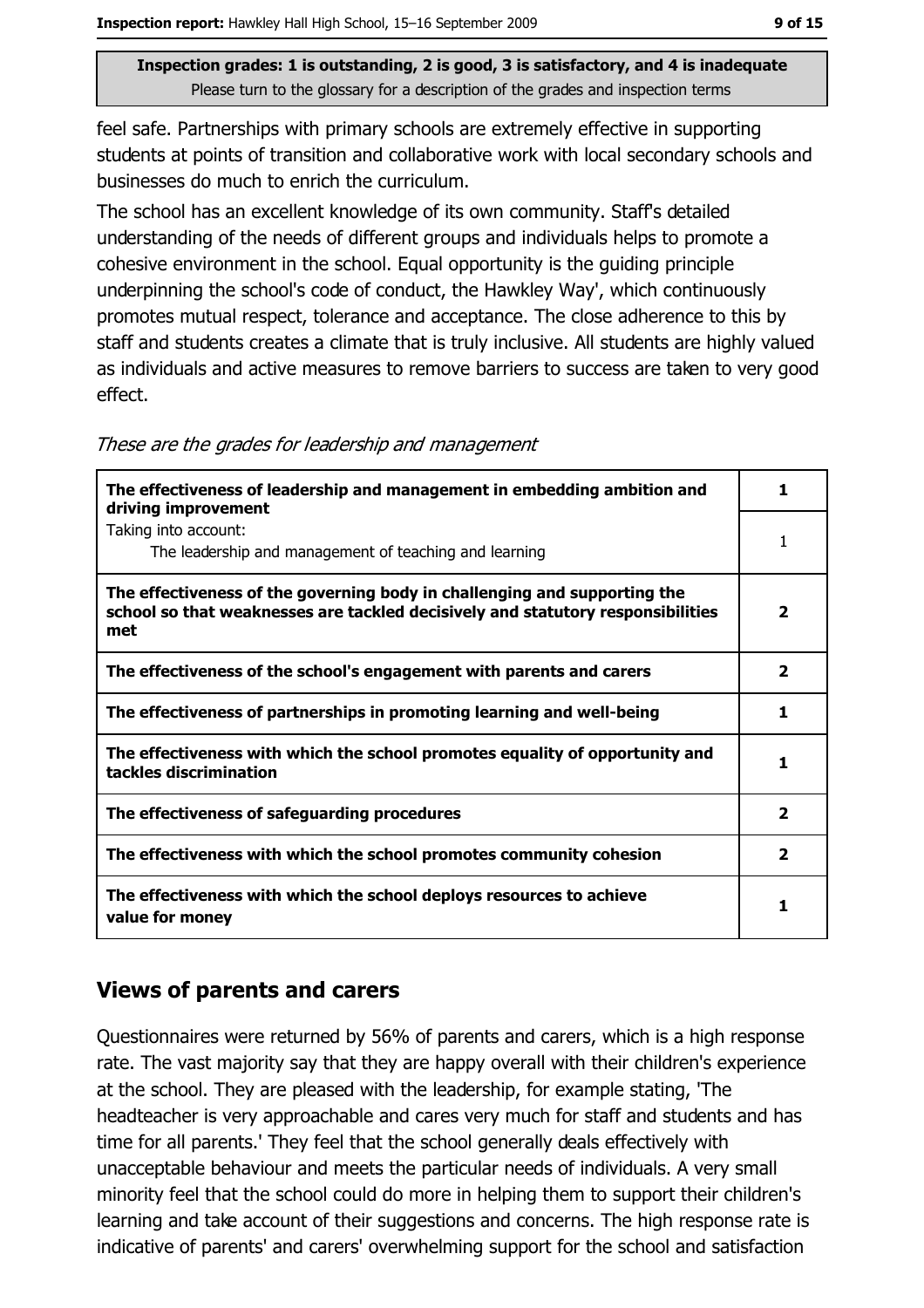with the quality of education provided. Inspection findings uphold their views.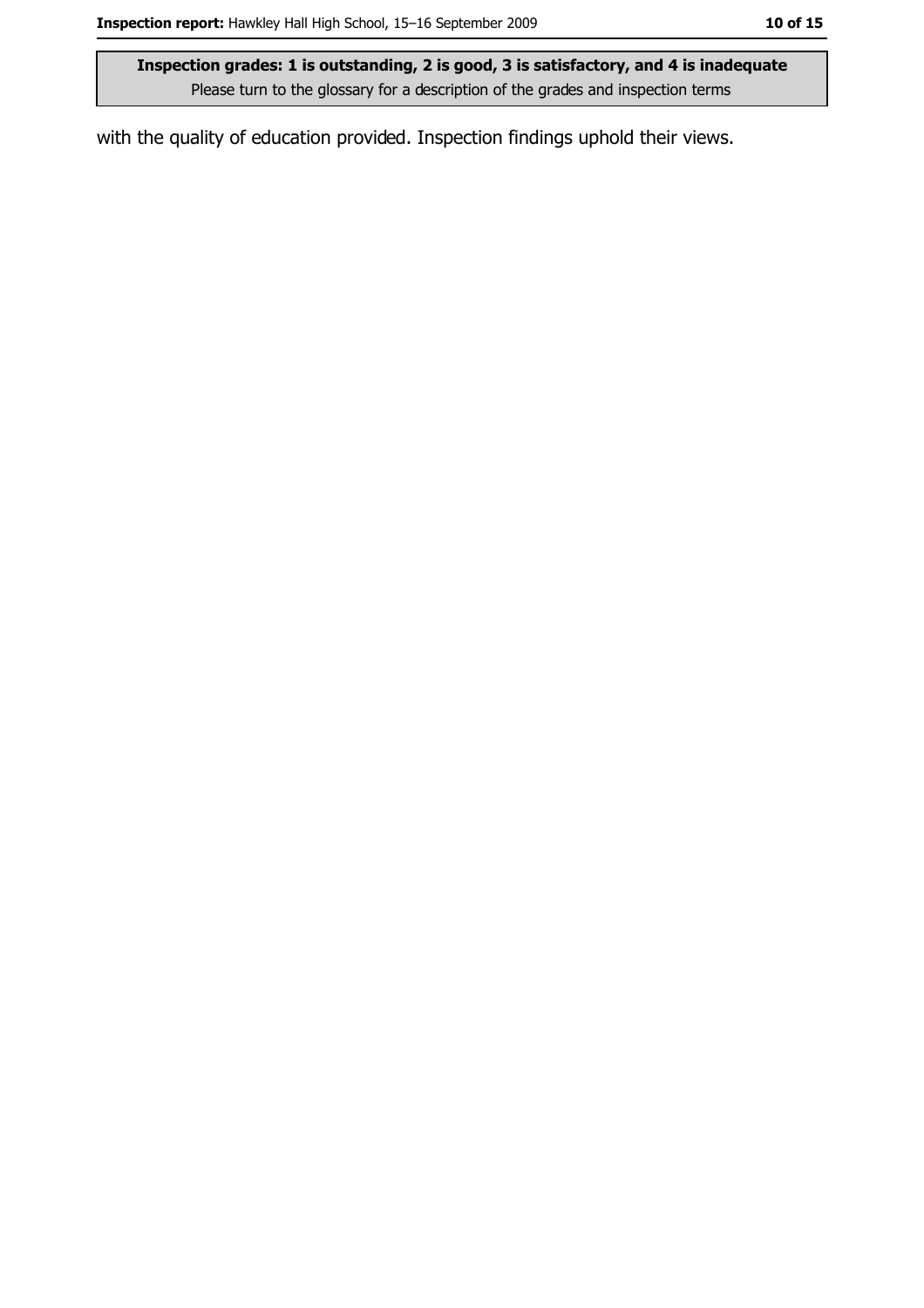#### Responses from parents and carers to Ofsted's questionnaire

Ofsted invited all the registered parents and carers of pupils registered at Hawkley Hall High School to complete a questionnaire about their views of the school.

In the questionnaire, parents and carers were asked to record how strongly they agreed with 13 statements about the school.

The inspection team received 433 completed questionnaires by the end of the on-site inspection. In total, there are 837 pupils registered at the school.

| <b>Statements</b>                                                                                                                                                                                                                                       | <b>Strongly</b><br><b>Agree</b> |               | <b>Agree</b> |               | <b>Disagree</b> |                | <b>Strongly</b><br>disagree |                |
|---------------------------------------------------------------------------------------------------------------------------------------------------------------------------------------------------------------------------------------------------------|---------------------------------|---------------|--------------|---------------|-----------------|----------------|-----------------------------|----------------|
|                                                                                                                                                                                                                                                         | <b>Total</b>                    | $\frac{1}{2}$ | <b>Total</b> | $\frac{1}{2}$ | <b>Total</b>    | $\frac{1}{2}$  | <b>Total</b>                | $\frac{1}{2}$  |
| My child enjoys school                                                                                                                                                                                                                                  | 157                             | 37            | 251          | 59            | 15              | 3              | $\overline{2}$              | 0              |
| The school keeps my child<br>safe                                                                                                                                                                                                                       | 179                             | 42            | 239          | 56            | 4               | 1              | 0                           | 0              |
| The school informs me<br>about my child's progress                                                                                                                                                                                                      | 143                             | 33            | 247          | 58            | 20              | 5              | 0                           | $\mathbf 0$    |
| My child is making enough<br>progress at this school                                                                                                                                                                                                    | 169                             | 40            | 222          | 52            | 11              | 3              | 0                           | 0              |
| The teaching is good at this<br>school                                                                                                                                                                                                                  | 169                             | 40            | 233          | 55            | 5               | $\mathbf{1}$   | 0                           | 0              |
| The school helps me to<br>support my child's learning                                                                                                                                                                                                   | 111                             | 26            | 257          | 60            | 36              | 8              | 0                           | $\mathbf 0$    |
| The school helps my child to<br>have a healthy lifestyle                                                                                                                                                                                                | 85                              | 20            | 299          | 70            | 23              | 5              | 1                           | 0              |
| The school makes sure that<br>my child is well prepared for<br>the future (for example<br>changing year group,<br>changing school, and for<br>children who are finishing<br>school, entering further or<br>higher education, or<br>entering employment) | 134                             | 32            | 255          | 60            | 9               | $\overline{2}$ | $\mathbf 0$                 | $\mathbf 0$    |
| The school meets my child's<br>particular needs                                                                                                                                                                                                         | 135                             | 32            | 255          | 60            | 13              | 3              | 0                           | 0              |
| The school deals effectively<br>with unacceptable behaviour                                                                                                                                                                                             | 142                             | 33            | 235          | 55            | 22              | 5              | 8                           | $\overline{2}$ |
| The school takes account of<br>my suggestions and<br>concerns                                                                                                                                                                                           | 88                              | 21            | 276          | 66            | 28              | 7              | $\overline{2}$              | 0              |
| The school is led and<br>managed effectively                                                                                                                                                                                                            | 165                             | 39            | 238          | 56            | 5               | $\mathbf{1}$   | $\mathbf{1}$                | $\mathbf 0$    |
| Overall, I am happy with my<br>child's experience at this<br>school                                                                                                                                                                                     | 190                             | 44            | 218          | 51            | 8               | $\overline{2}$ | $\mathbf 0$                 | $\mathbf 0$    |

The table above summarises the responses that parents and carers made to each statement. The percentages indicate the proportion of parents and carers giving that response out of the total number of completed questionnaires. Where one or more parents and carers chose not to answer a particular question, the percentages will not add up to 100%.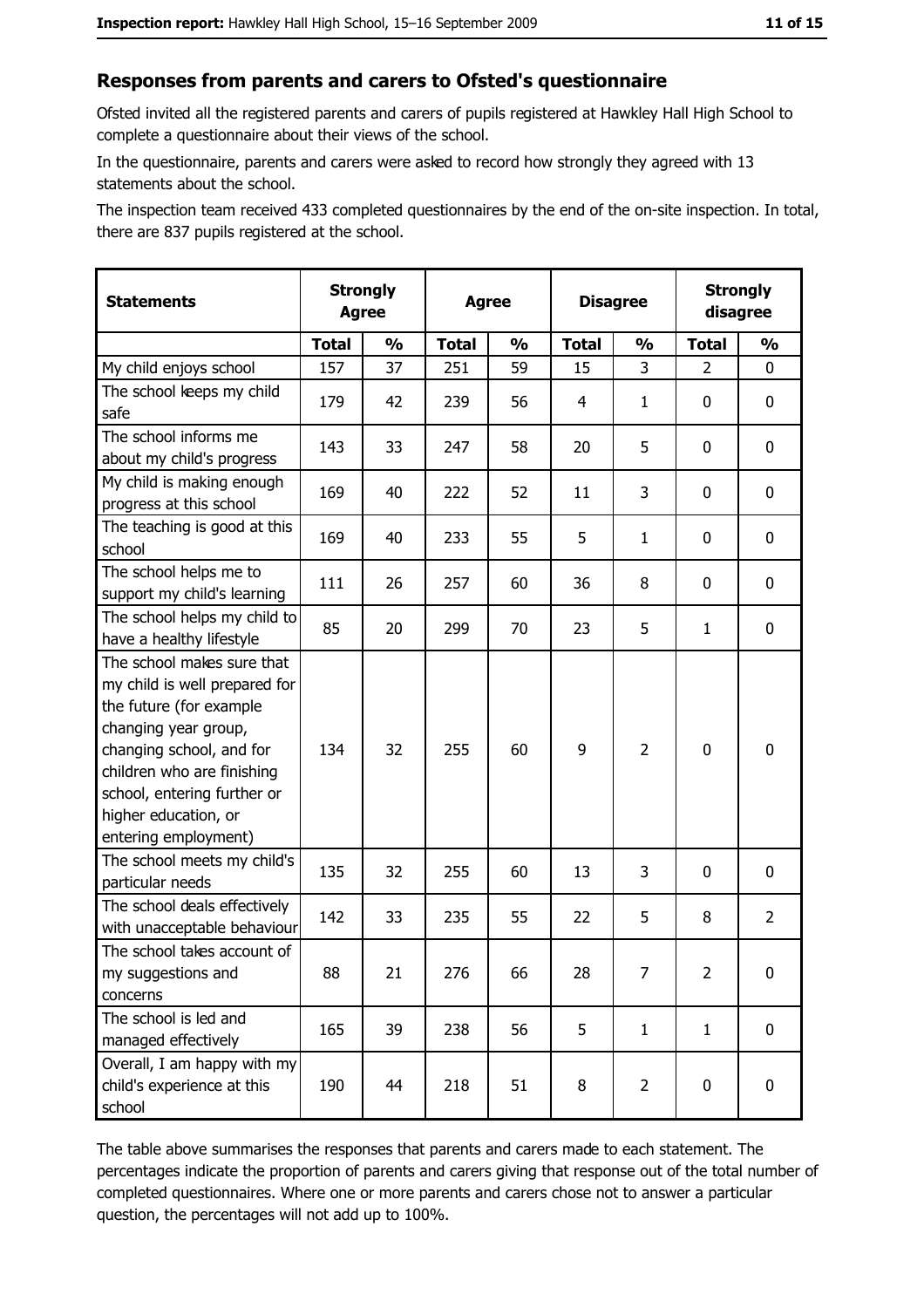# Glossary

| Grade   | <b>Judgement</b> | <b>Description</b>                                                                                                                                                                                                               |
|---------|------------------|----------------------------------------------------------------------------------------------------------------------------------------------------------------------------------------------------------------------------------|
| Grade 1 | Outstanding      | These features are highly effective. An oustanding<br>school provides exceptionally well for its pupils' needs.                                                                                                                  |
| Grade 2 | Good             | These are very positive features of a school. A school<br>that is good is serving its pupils well.                                                                                                                               |
| Grade 3 | Satisfactory     | These features are of reasonable quality. A satisfactory<br>school is providing adequately for its pupils.                                                                                                                       |
| Grade 4 | Inadequate       | These features are not of an acceptable standard. An<br>inadequate school needs to make significant<br>improvement in order to meet the needs of its pupils.<br>Ofsted inspectors will make further visits until it<br>improves. |

# What inspection judgements mean

## Overall effectiveness of schools inspected between September 2007 and July 2008

|                       | Overall effectiveness judgement (percentage of<br>schools) |      |                     |                   |
|-----------------------|------------------------------------------------------------|------|---------------------|-------------------|
| <b>Type of school</b> | Outstanding                                                | Good | <b>Satisfactory</b> | <b>Inadequate</b> |
| Nursery schools       | 39                                                         | 58   | 3                   | 0                 |
| Primary schools       | 13                                                         | 50   | 33                  | 4                 |
| Secondary schools     | 17                                                         | 40   | 34                  | 9                 |
| Sixth forms           | 18                                                         | 43   | 37                  | $\overline{2}$    |
| Special schools       | 26                                                         | 54   | 18                  | $\overline{2}$    |
| Pupil referral units  | 7                                                          | 55   | 30                  | 7                 |
| All schools           | 15                                                         | 49   | 32                  | 5                 |

New school inspection arrangements were introduced on 1 September 2009. This means that inspectors now make some additional judgements that were not made previously.

The data in the table above were reported in The Annual Report of Her Majesty's Chief Inspector of Education, Children's Services and Skills 2007/08.

Percentages are rounded and do not always add exactly to 100. Secondary school figures include those that have sixth forms, and sixth form figures include only the data specifically for sixth form inspection judgements.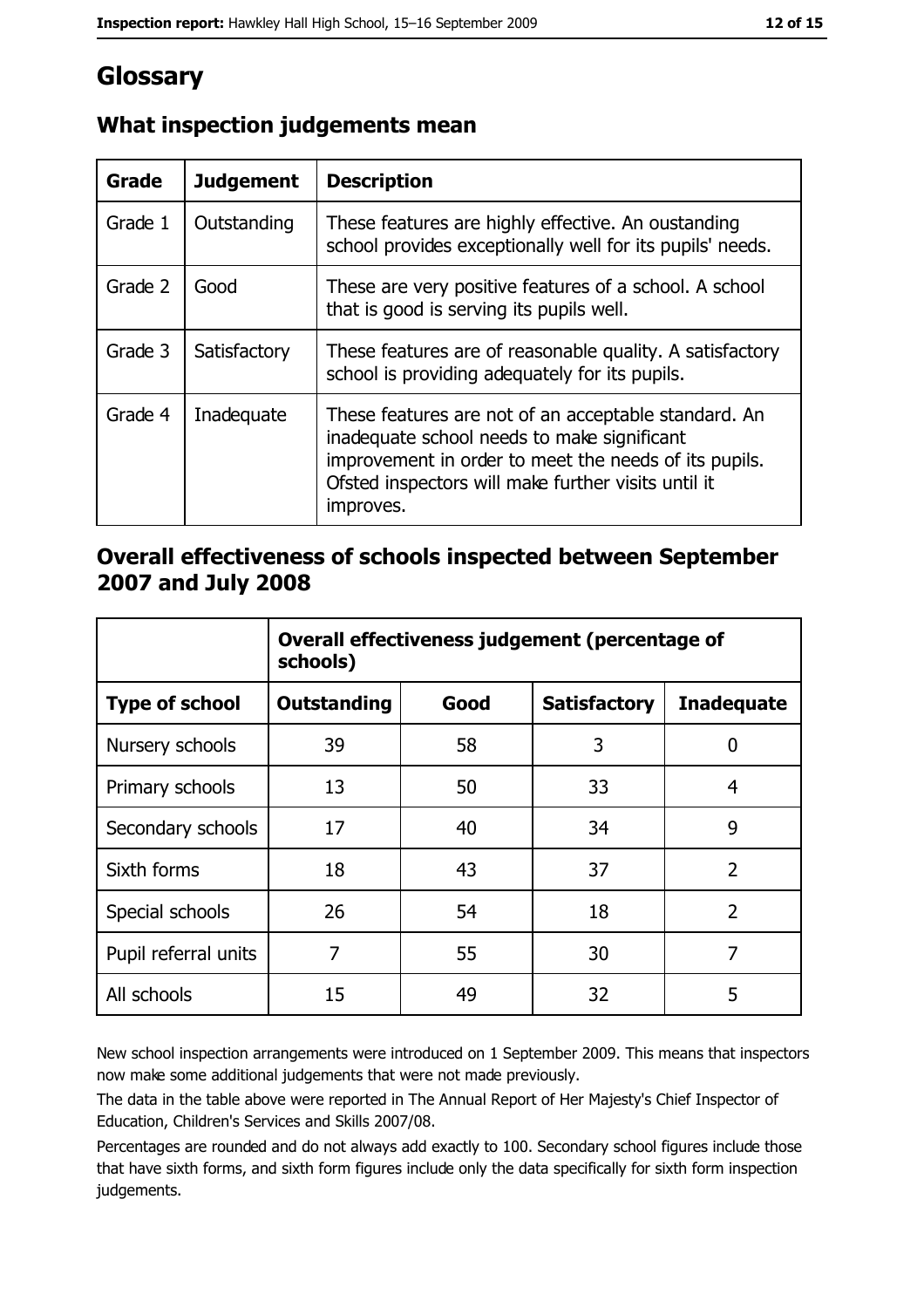# **Common terminology used by inspectors**

| Achievement:                  | the progress and success of a pupil in<br>their learning, development or training.                                                                                                                                                                                                                                |
|-------------------------------|-------------------------------------------------------------------------------------------------------------------------------------------------------------------------------------------------------------------------------------------------------------------------------------------------------------------|
| Attainment:                   | the standard of the pupils' work shown by<br>test and examination results and in<br>lessons.                                                                                                                                                                                                                      |
| Capacity to improve:          | the proven ability of the school to<br>continue improving. Inspectors base this<br>judgement on what the school has<br>accomplished so far and on the quality of<br>its systems to maintain improvement.                                                                                                          |
| Leadership and management:    | the contribution of all the staff with<br>responsibilities, not just the headteacher,<br>to identifying priorities, directing and<br>motivating staff and running the school.                                                                                                                                     |
| Learning:                     | how well pupils acquire knowledge,<br>develop their understanding, learn and<br>practise skills and are developing their<br>competence as learners.                                                                                                                                                               |
| <b>Overall effectiveness:</b> | inspectors form a judgement on a school's<br>overall effectiveness based on the findings<br>from their inspection of the school. The<br>following judgements, in particular,<br>influence what the overall effectiveness<br>judgement will be.                                                                    |
|                               | The school's capacity for sustained<br>improvement.<br>Outcomes for individuals and groups<br>of pupils.<br>The quality of teaching.<br>The extent to which the curriculum<br>meets pupil's needs, including where<br>relevant, through partnerships.<br>The effectiveness of care, guidance<br>■<br>and support. |
| Progress:                     | the rate at which pupils are learning in<br>lessons and over longer periods of time. It<br>is often measured by comparing the<br>pupils' attainment at the end of a key<br>stage with their attainment when they<br>started.                                                                                      |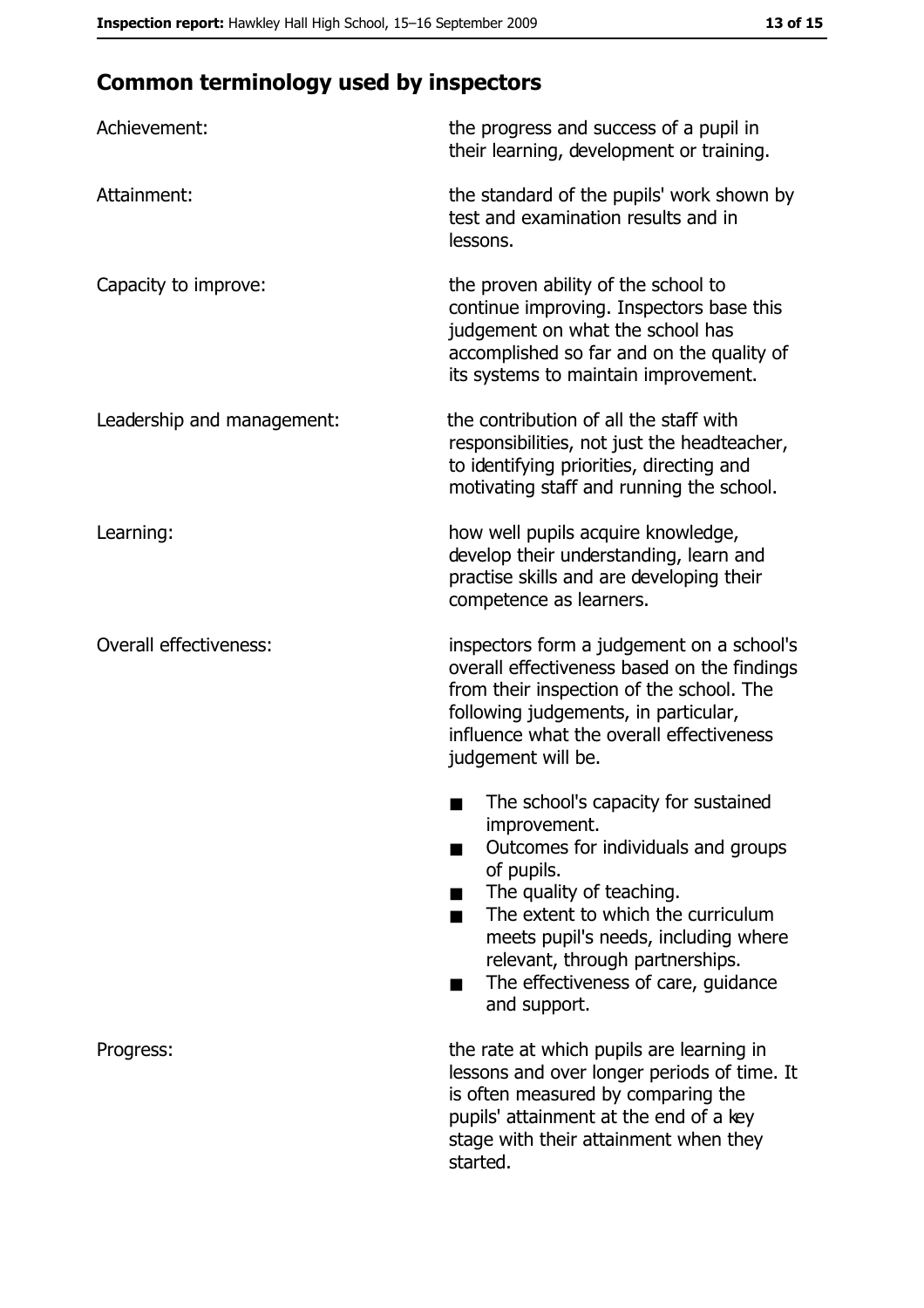This letter is provided for the school, parents and carers to share with their children. It describes Ofsted's main findings from the inspection of their school.



Thank you for your welcome and helpful contributions to your recent school inspection. Inspectors thoroughly enjoyed talking with you and observing your work around the school. Thank you too for your comments on the questionnaires. One of you said, 'The school always tries to improve in different ways.' Another said, 'This school rocks! - it's great.' We agree. Your school has improved significantly and it is now outstanding.

These are the main findings from our report.

- $\blacksquare$ School leaders and all staff are highly committed to giving you the best chances to develop academically and personally.
- The headteacher and school leaders provide inspirational leadership to ensure that  $\blacksquare$ the school continues to improve and it has excellent capacity to sustain improvements.
- The caring ethos and the way in which you all uphold 'the Hawkley Way' is a credit  $\blacksquare$ to you all.
- Your behaviour was exemplary during the inspection and the care and consideration  $\blacksquare$ you show to others is commendable.
- $\blacksquare$ You have excellent attitudes to work and are making excellent progress in your studies. The improved results in examinations indicate how hard you work and how well your teachers provide for you.
- Teaching is mostly good and the curriculum is outstanding. This helps all of you  $\blacksquare$ achieve and succeed.

We have asked the school to improve a couple of aspects to make your school even better.

- $\blacksquare$ Ensure that all teaching is at the standard of the very best in school.
- Help you to develop your understanding of diversity and strengthen the school's  $\blacksquare$ impact in the wider community by giving you more opportunities to interact with others from diverse backgrounds and contribute to the wider community.